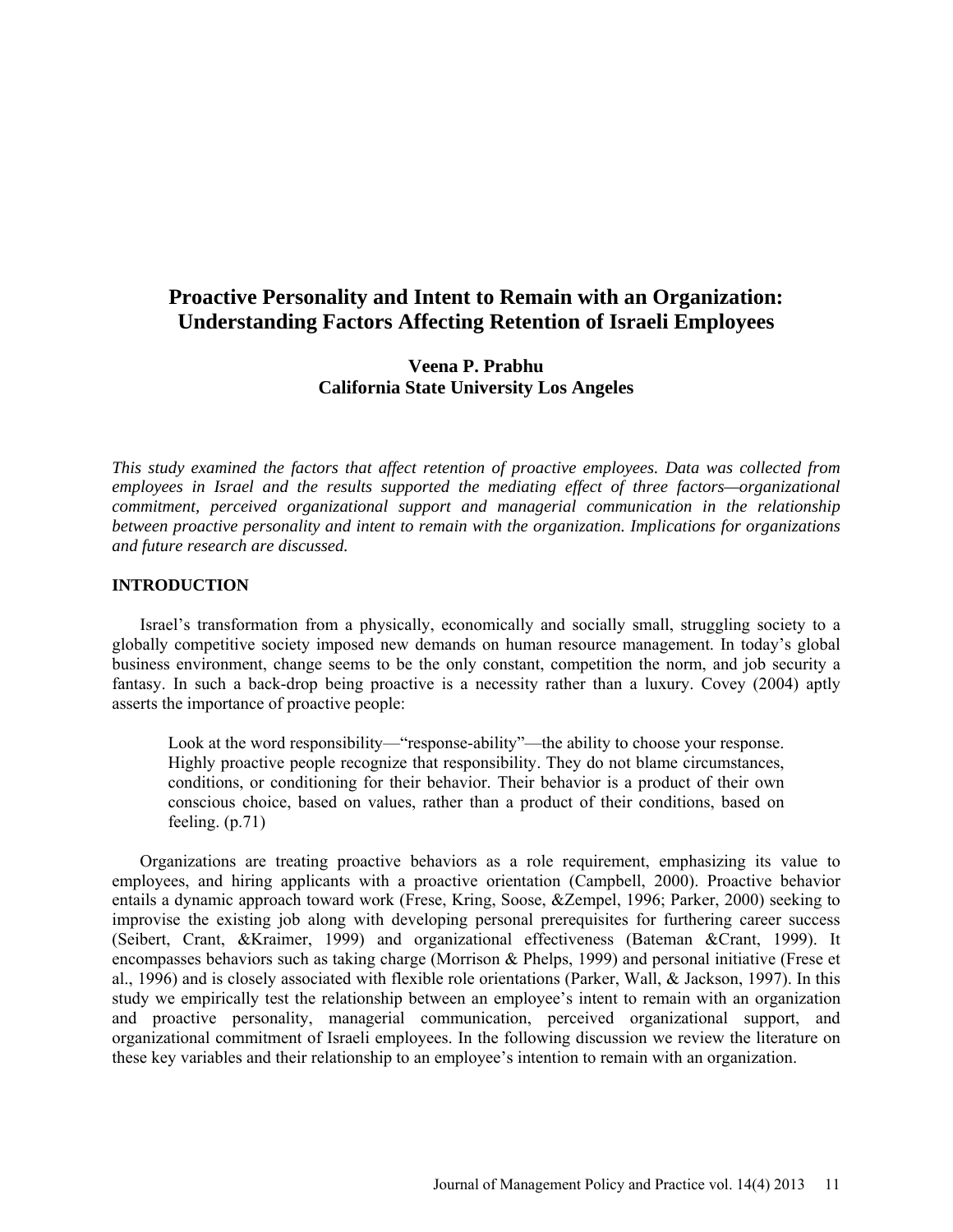## **THEORY AND HYPOTHESES**

## **Proactive Personality and Human Resource Management**

The dispositional approach involves the measurement of personal characteristics and the assumption that such measures can aid in explaining individual attitudes and behavior. Also when traits and predispositions are strong there is a lesser likelihood they will be overridden by situational forces (Dweck& Leggett, 1988). Using this approach past research has conceived proactive personality as a relatively stable individual disposition toward proactive behavior (Bateman &Crant, 1993). Additionally, the extant work on proactive behavior advocates the fact that the construct *proactive personality* explicitly encompasses the varied aspects of proactive behavior and initiative (Crant, 2000).

Bateman and Crant (1993) defined the construct *proactive personality* "as a dispositional construct that identifies differences among people in the extent to which they take action to influence their environment" (p. 103). They further developed the Proactive Personality Scale (PPS) to measure this construct and provided evidence for the scale's convergent, discriminant, and predictive validity with results from three studies. Since then, a number of studies have consistently demonstrated the validity of the proactive personality construct, as assessed by the PPS (e.g., Becherer& Maurer, 1999; Crant, 1995, 1996; Crant& Bateman, 2000; Kirkman& Rosen, 1999; Parker &Sprigg, 1998).

Proactive personality is a unique disposition not captured by other typologies such as the five-factor model; Crant and Bateman (2000) found only moderate correlations with the five-factor model of personality. Furthermore, Crant (1995) found that proactive personality predicted sales performance above and beyond conscientiousness and extraversion. Additionally, Bateman and Crant (1993) showed that proactive personality is distinct from self-consciousness, need for achievement, need for dominance, and locus of control. All these studies provide further evidence for the discriminant validity of proactive personality.

Research in understanding this construct has been rapidly increasing. Its effects have been studied in varied fields like job performance through a social capital perspective (Thompson, 2005); transformational (Bateman &Crant, 1993) and charismatic leadership (Crant& Bateman, 2000); and job search success (Brown, Cober, Kane, Levy, &Shalhoop, 2006). Chan (2006) has explored the interactive effects of situational judgment effectiveness and proactive personality on work perceptions and outcomes. Parker and Sprigg (1998) found that proactive personality moderated the interactive effect of job autonomy and demands on employee strain. Their results were consistent with the premise that proactive employees take advantage of high job control to manage more effectively the demands they face, whereas passive employees do not take advantage of greater autonomy to this end.

## **Retaining Proactive Employees**

There is an ever increasing demand by organizations for proactive behavior as they expect employees to fix things that they see as wrong (Erdogan& Bauer, 2005). In this context the words of Bateman and Crant (1999) are apt:

Proaction involves creating change, not merely anticipating it. It does not just involve the important attributes of flexibility and adaptability toward an uncertain future. To be proactive is to take the initiative in improving business. At the other extreme, behavior that is not proactive includes sitting back, letting others make things happen, and passively hoping that externally imposed change "works out okay." (p. 63)

From the above discussion it is evident that proactive employees are an asset to an organization. This led to understanding the factors affecting proactive employee retention. Based on the extant literature of both proactive personality and retention three factors were chosen for the present study— organizational commitment, perceived organizational support and managerial communication. Also in the present study, instead of measuring turnover intentions a more positive variable was chosen i.e. intent to remain with the organization.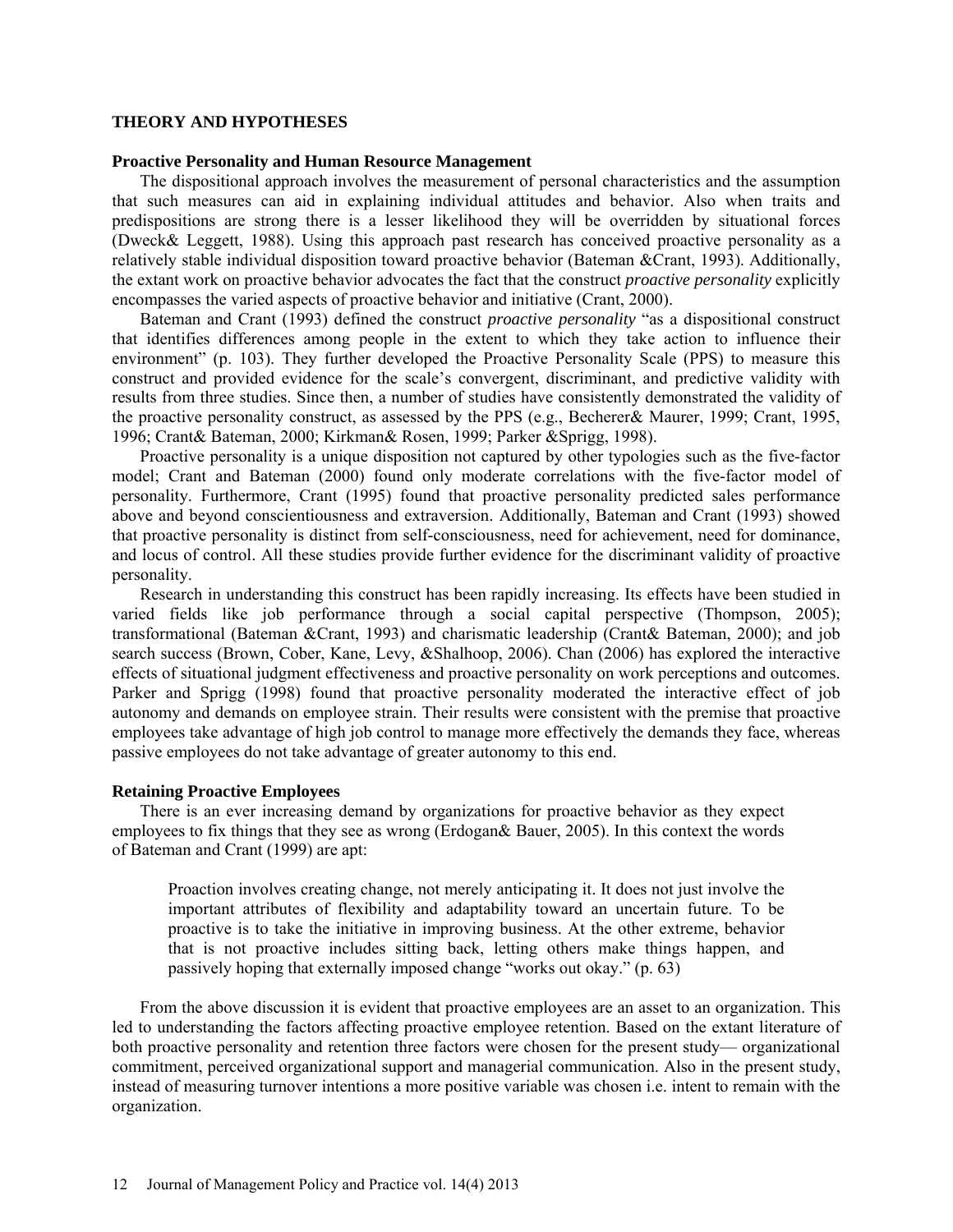## *Proactive Personality and Organizational Commitment*

Commitment to one's organization is a significant employee attitude and refers to an individual's feelings about the organization as a whole. It is the psychological bond that an employee has with an organization and is related to numerous work-based outcomes, including satisfaction and involvement with one's job and work motivation [\(Allen & Meyer, 1996;](http://www3.interscience.wiley.com/cgi-bin/fulltext/119392159/main.html,ftx_abs#b3) [Mathieu &Zajac, 1990;](http://www3.interscience.wiley.com/cgi-bin/fulltext/119392159/main.html,ftx_abs#b42) Meyer, Stanley, [Herscovitch, &Topolnytsky, 2002\)](http://www3.interscience.wiley.com/cgi-bin/fulltext/119392159/main.html,ftx_abs#b48). [Mowday, Porter, and Steers, \(1982\)](http://www3.interscience.wiley.com/cgi-bin/fulltext/119392159/main.html,ftx_abs#b50) also found that organizational commitment is related to turnover i.e. it was found that organizational commitment was related to an employee's intent to stay with the organization (Mowday, Steers, & Porter, 1982). In an attempt to understand the antecedents of organizational commitment researchers have found that not only organizational characteristics but also personal characteristics such as locus of control etc predicts organizational commitment [\(Coleman, Irving, & Cooper, 1999;](http://www3.interscience.wiley.com/cgi-bin/fulltext/119392159/main.html,ftx_abs#b13) [Mathieu &Zajac, 1990;](http://www3.interscience.wiley.com/cgi-bin/fulltext/119392159/main.html,ftx_abs#b42) [Meyer et al.,](http://www3.interscience.wiley.com/cgi-bin/fulltext/119392159/main.html,ftx_abs#b48)  [2002\)](http://www3.interscience.wiley.com/cgi-bin/fulltext/119392159/main.html,ftx_abs#b48). Proactive employees are not passive recipients of environmental constraints on their behavior. Rather, they can intentionally and directly change their current circumstances (Crant, 2000). They take initiatives and hence we anticipated that if such individuals are committed to the organization they would intend to remain with the organization. Hence we hypothesized:

*Hypothesis 1: Organizational commitment will mediate the relationship between proactive personality and intent to remain with the organization.*

### *Proactive Personality and Perceived Organizational Support*

Blau (1964) viewed work as a form of social exchange that involved an undefined series of transactions which consequently obligates both parties involved in the social interaction. Thus effort and loyalty are traded for material and social rewards (e.g., Etzioni, 1961; Gould, 1979; Levinson, 1965; March & Simon, 1958; Mowday, Porter, & Steers (1982). Social identity theory proposed that employees "remain loyal when they feel that their organizations ... value and appreciate them" (Tyler, 1999, p. 235). Eisenberger, Huntington, Hutchison, and Sowa (1986) suggested that employees' commitment to their organization is partially based on their perception of the organization's commitment to them. They conceptualized employees' perceptions of their organization's commitment as "perceived organizational support" (POS) and defined it as "global beliefs about the extent to which the organization cares about their well-being and values their contributions" (Eisenberger, Huntington, Hutchinson, & Sowa, 1986, p. 501). They further developed a measure for POS—Survey of Perceived Organizational Support. Its validity and reliability have been tested in several studies (Eisenberger, Fasolo, & Davis-LaMastro 1990; Eisenberger et al., 1986; Garstka, 1993; Hutchison &Garstka, 1996; Shore &Tetrick, 1991; Shore & Wayne, 1993). Moreover, Shore and Tetrick (1991) demonstrated that perceived organizational support and organizational commitment are distinct constructs. POS "may be used by employees as an indicator of the organization's benevolent or malevolent intent in the expression of exchange of employee effort for reward and recognition" (Lynch, Eisenberger, &Armeli, 1999, pp. 469-470).

POS has been found to have a positive impact on several job-related perceptions and outcomes. Employees with high levels of POS exhibited less absenteeism and were found to be more conscientious about carrying out their work responsibilities (Eisenberger et al., 1986; Eisenberger, Fasolo, & Davis-LaMastro, 1990). They showed positive correlations with organizational commitment (Garstka, 1993) and organizational citizenship behaviors (Moorman, Blakely, &Niehoff, 1998; Randall, Cropanzano, Bormann, &Birjulin, 1999). POS was also found to be related to communication with top management, supervisors and coworkers (Allen, 1992, 1995, 1996).

Eisenberger et al.'s (1986) description of POS provides a framework within which employees' affective commitment to their organization develops. Gouldner (1960) suggested that employees have the responsibility to react positively to favorable treatment from their employer. Similarly the exchange models of Etzioni (1961) and Gould (1979) suggest that perceptions of organizational support increase affective attachment to an organization and strengthen expectations that greater effort will be rewarded. Consequently, employees who think their organizations support them put forth more effort thereby increasing employees' job performance. Rhoades and Eisenberger's (2002) meta-analysis revealed that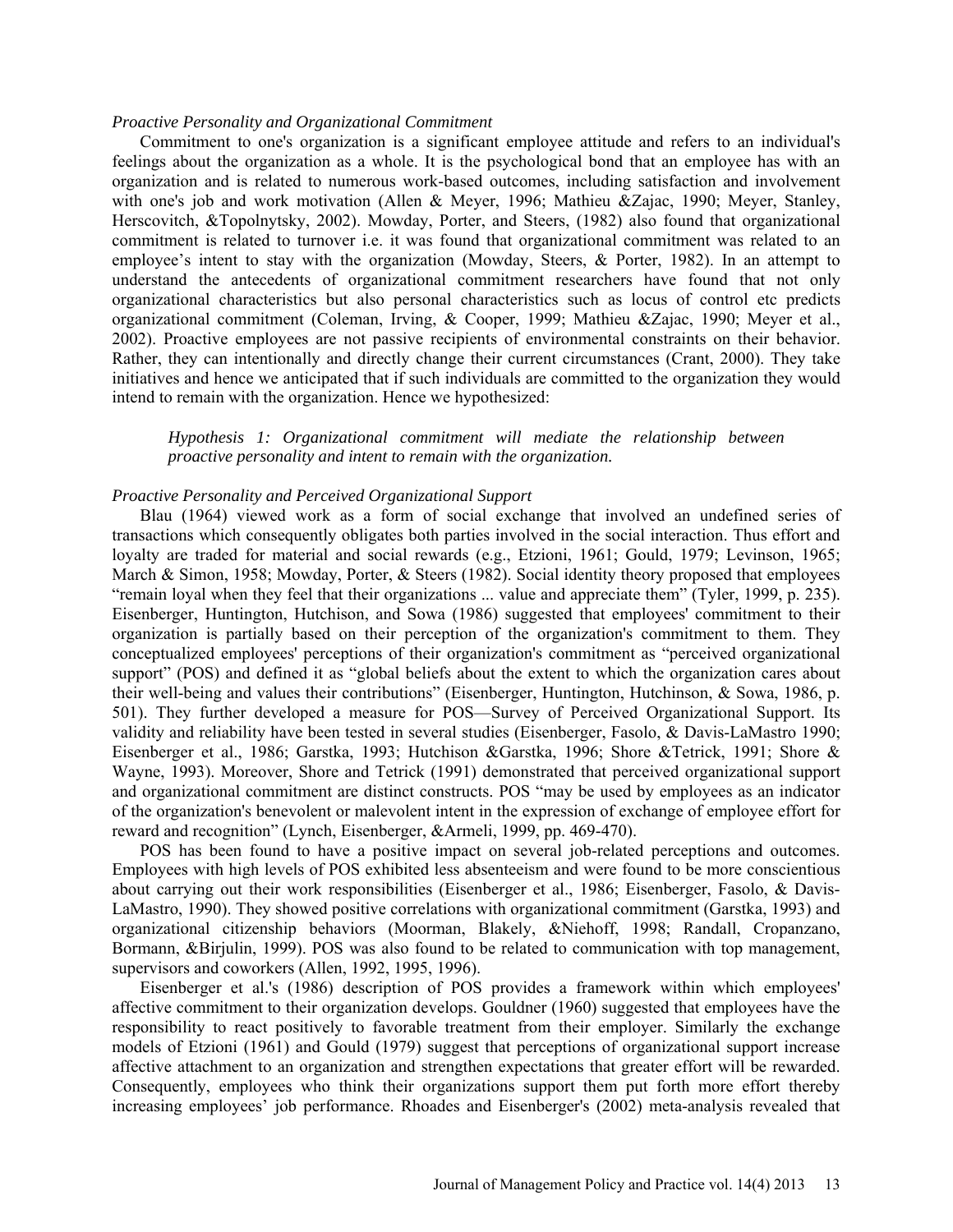POS is modestly related to job performance. Additionally, Eisenberger and his colleagues (e.g., Armeli, Eisenberger, Fasolo, & Lynch, 1998; Eisenberger et al., 1986) argued that high POS leads to an obligation to repay the organization for its attention to socioemotional needs. This in turn yields increased effort and greater performance (Eisenberger, et al, 1990). Studies have also shown that POS is related to intention to leave (reverse of intention to remain) the organization (Allen, Shore, &Griffeth, 2003; Wayne, Shore, &Liden, 1997). The above discussion leads to the hypothesis of the potential moderating role of perceived organizational support.

*Hypothesis 2: Perceived organizational support will mediate the relationship between proactive personality and intent to remain with the organization.*

## *Proactive Personality and Managerial Communication*

An important factor in employees' support for change which has gained importance in recent years is managerial communication, which is also predominantly important in the entire organizational change process (Armenakis& Harris, 2002; Lewis, 1999). It is generally defined in terms of a process through which companies basically prepare employees for change by stating and clarifying issues related to the change (Lewis, 1999). Communication helps employees to gain a better understanding for the need for change, as well as to have some insights on the personal effects which may be caused by the proposed change (Armenakis& Harris, 2002). The process perspective suggests that *when* employees receive adequate and suitable communication in a change context (i.e. appropriate justification for, and information about, the change and timely feedback), they will have more favorable attitudes toward the change which, in turn, should impact their intention to stay with the organization.

Hence in the present study we anticipated the potential mediating effect of managerial communication.

*Hypothesis 3: Managerial communication will mediate the relationship between proactive personality and intent to remain with the organization.*

#### **METHODOLOGY**

### **Research Setting and Participants**

Cross-sectional data were collected from employees who work in the private sector in Israel. The main sectors represented in our sample are technology, pharmaceuticals, telecommunication, finance and aviation. The data were collected via a self-report online survey using the snow-ball effect. We initiated our survey administration process by sending an email information letter to 25 people in 14 private sector companies in Israel, inviting them to participate in the research study. These initial respondents were asked to disperse the survey to five other employees who worked with them in their company or to other workers in the private sector. This sampling methodology is referred to as the snow-ball effect. The email cover letter contained the link to the survey and a request not to answer the survey if the recipient was not working in the private sector in Israel. Because English is a second language in Israel and is actively used and spoken in the country's business community, the contact email and the survey were distributed in the English language. Only employees with access to email and the internet were able to receive and answer the survey. The surveys were collected during the Summer of 2008. We collected 120 completed and usable surveys.

Prior to our data collection in Israel, we conducted a pilot study to test the reliability of the survey. We distributed the survey to 40 MBA students in a large, public university on the West Coast in the United States online via [www.Zoomerang.com](http://www.zoomerang.com/) and in the classroom.

The respondents had an average age of 30 years. Of the 120 people surveyed, about 54% were female, and 46% male. About 59% of respondents had a Bachelor degree, 27 ½ % had a Masters degree, and only 2 ½ % had a post graduate degree. Of the 120 respondents, 23% were software engineers, about 17 % customer service representatives, 15% sales and marketing people, about 8 % human resource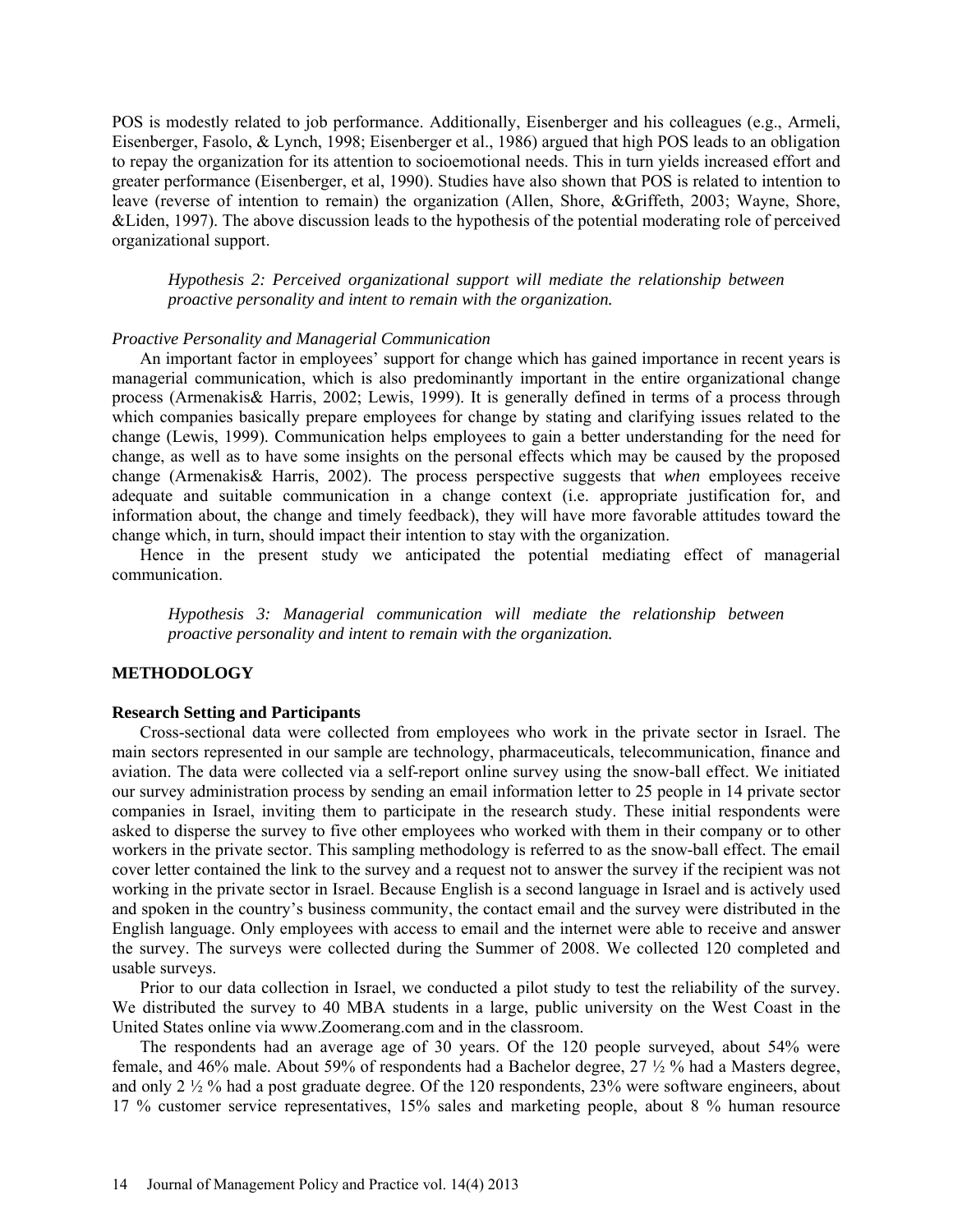management people, 7  $\frac{1}{2}$  % operations and logistics and about 6% in business development. Tables 1 and 2 provide a demographic and job positions profile of the respondents, respectfully.

| <b>Variable</b>       | ${\bf N}$        | $\frac{0}{0}$    |  |
|-----------------------|------------------|------------------|--|
| Gender                |                  |                  |  |
| Female                | 64               | 53.33            |  |
| Age                   |                  |                  |  |
| $20-29$ years         | 44               | 36.66            |  |
| 30-39 years           | 62               | 51.66            |  |
| 40-49 years           | $\overline{3}$   | 2.5              |  |
| $50-59$ years         | $\boldsymbol{7}$ | 5.83             |  |
| $>60$ years           | $\overline{4}$   | 3.33             |  |
| Education             |                  |                  |  |
| High School           | 13               | 10.83            |  |
| <b>BA</b>             | 71               | 59.16            |  |
| <b>MA</b>             | 33               | 27.5             |  |
| <b>Higher Degree</b>  | $\overline{3}$   | 2.5              |  |
| Tenure (Organization) |                  |                  |  |
| $< 1$ year            | 13               | 10.83            |  |
| $1-5$ years           | 88               | 73.33            |  |
| $6-10$ years          | 11               | 9.16             |  |
| $11-20$ years         | 8                | 6.66             |  |
| $>20$ years           | $\boldsymbol{0}$ | $\boldsymbol{0}$ |  |
| Tenure (Job Position) |                  |                  |  |
| $< 1$ year            | 17               | 14.16            |  |
| 1-5 years             | 91               | 75.83            |  |
| 6-10 years            | $\overline{7}$   | 5.83             |  |
| 11-20 years           | 5                | 4.16             |  |
| $>20$ years           | $\boldsymbol{0}$ | $\boldsymbol{0}$ |  |

**TABLE 1 DEMOGRAPHIC PROFILE OF SURVEY RESPONDENTS**

Note:  $N = 120$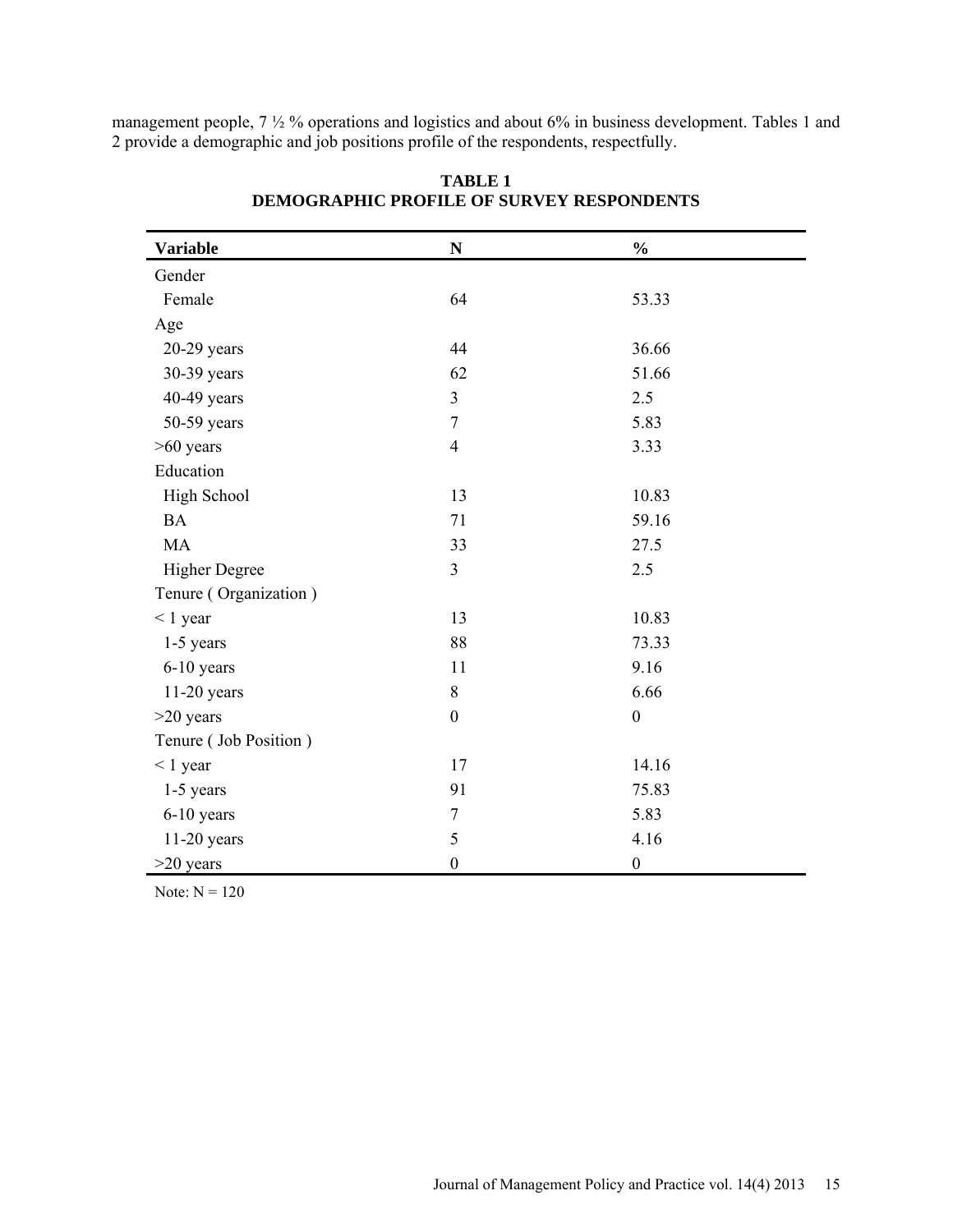| Variable                    | N  | $\frac{0}{0}$ |  |
|-----------------------------|----|---------------|--|
| <b>Job Position</b>         |    |               |  |
| Software Engineer           | 24 | 20            |  |
| Manager                     | 14 | 11.66         |  |
| Sales/Marketing             | 18 | 15            |  |
| <b>Customer Service</b>     | 20 | 16.66         |  |
| Operations / Logistics      | 9  | 7.5           |  |
| Human resources             | 10 | 8.33          |  |
| <b>Business Development</b> | 7  | 5.83          |  |
| Others                      | 18 | 15            |  |

## **TABLE 1 DEMOGRAPHIC PROFILE OF SURVEY RESPONDENTS: POSITIONS WITH ORGANIZATION (Continued)**

Note:  $N = 120$ 

## **Measures**

## *Proactive Personality*

Proactive personality was measured by using the shortened version of Bateman and Crant's (1993) 17-item Proactive Personality Scale (PPS) created by Seibert, Crant, and Kraimer, (1999). The shortened version consists of 10 items which were selected as they had the highest average factor loadings across the three studies reported by Bateman and Crant (1993). These three studies presented evidence for the scale's reliability (Cronbach's alpha across three samples ranged from .87 to .89, and the test-retest reliability coefficient was .72 over a 3 month period) and convergent, discriminant, and criterion validity. Seibert et al (1999) mentioned that the deletion of 7 items did not result in a major effect on the reliability of the scale (17-item  $\alpha = .88$ ; 10-item  $\alpha = .86$ ). These items were summed to arrive at a proactive personality score. Responses were indicated on a seven-point Likert scale ranging from 1 ("strongly disagree") to 7 ("strongly agree"), with such items as "I excel at identifying opportunities" and "No matter what the odds, if I believe in something I will make it happen." Internal consistency (coefficient alpha) obtained in the current study was .89, in line with that reported by Bateman and Crant (1993).

## *Intent to Remain*

Employee's intent to remain with the organization was measured using a scale from Robinson (1996). This four-item scale asked employees to respond to Likert-type questions about how long the employee intends to remain with the employer, the extent to which they would prefer to work for a different employer, the extent to which they have thought about changing companies, and one binary question ("If you had your way, would you be working for this employer three years from now?"). We found a rather modest reliability with Cronbach's alpha measuring .84.

## *Organizational Commitment*

This variable was measured using the scale developed by Allen and Meyer (1990). The scale consisted of 9 items (e.g., "I would accept almost any type of job assignment in order to keep working for this organization.") which was used in this study. Responses were made using a 7-point Likert-type scale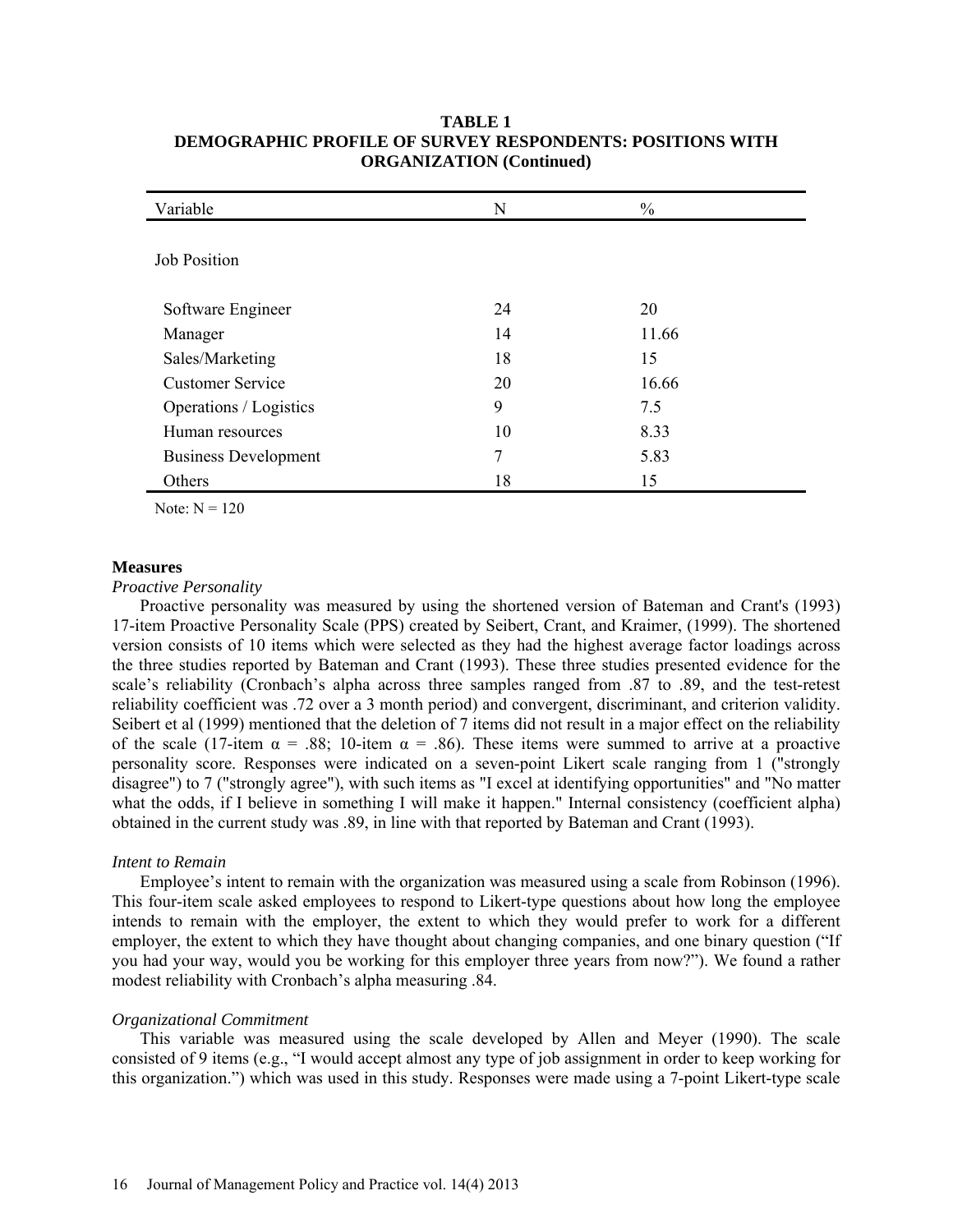ranging from 1 (strongly disagree) to 7 (strongly agree). This scale exhibited strong reliability with Cronbach's alpha measuring .96.

### *Perceived Organizational Support*

Perception of organizational support was measured using the nine-item short version of the Survey of Perceptions of Organizational Support (Eisenberger, Fasolo, & Davis-LaMastro, 1990). Items (e.g., "My organization really cares about my well-being") were presented on a 5-point Likert-type scale, ranging from 1 (*strongly disagree*) to 5 (*strongly agree*). Higher scores reflect more favorable perceptions of support. The scale had high reliability as Cronbach's alpha = .96.

#### *Managerial Communication*

Managerial communication was measured by using a subscale of the Communication Satisfaction Questionnaire (CSQ) (Downs & Hazen, 1977). Although several factors are identified by Downs and Hazen (1977) as indicators of overall communication satisfaction in the workplace, the focus of the present study was specifically related to the dimension that assesses employees' satisfaction with communication with their immediate supervisor or manager. It assesses how satisfied employees are with information they receive about their job, recognition of their efforts, and how well supervisors understand problems faced by employees. A 7-point Likert response format (ranging from  $1 =$  very dissatisfied to  $7 =$ very satisfied) was used to measure employees' satisfaction to the five items. The reliability found in the present study was in tune with these studies as Cronbach's alpha was .94.

#### *Demographic data*

The survey also included items inquiring about the subjects' age, gender, ethnicity, and job tenure. (See Table 1).

### **Data Analysis**

In the present study the data was analyzed by using hierarchical linear regression. To test for mediation Barron and Kenny (1986) suggested a three-step procedure: 1) the mediator was regressed on the independent variable, 2) the dependent variable was regressed on the independent variable, and finally 3) the dependent variable was regressed on both the independent variable and on the mediator. However, to test for complete mediation the independent variable needs to be controlled in the third step. Hence a simple regression was performed for step one, but for steps two and three a hierarchical linear regression was employed. A formal test of the significance of mediation was provided by the Sobel test (1982) (see MacKinnon, Warsi, & Dwyer, 1995).

## **RESULTS**

#### **Descriptive Statistics**

Table 2 displays means, standard deviations and correlations among all the variables. Proactive personality was significantly and positively related to intent to remain with the organization ( $r = .39$ ,  $p =$ .01) and the three factors organizational commitment  $(r = .64, p = .01)$ ; perceived organizational support  $(r = .64, p = .01)$ ; and managerial communication  $(r = .59, p = .01)$ . Given the proposed mediational framework organizational commitment ( $r = .59$ ,  $p = .01$ ); perceived organizational support ( $r = .57$ ,  $p =$ .01); and managerial communication ( $r = .57$ ,  $p = .01$ ) were significantly correlated with intent to remain.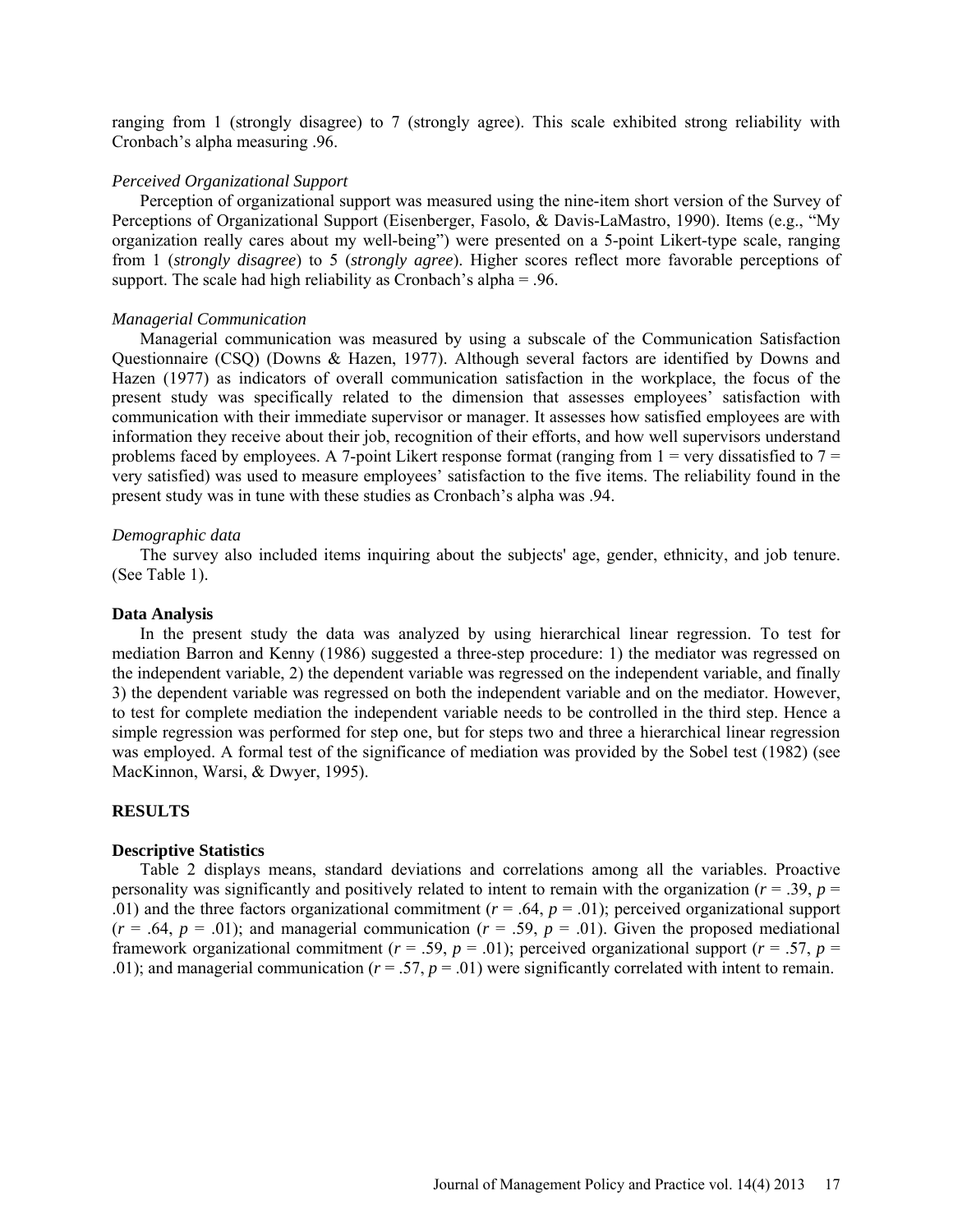|   | <b>Variables</b>                    | M    | <b>SD</b> |         | 2       | 3      |        |
|---|-------------------------------------|------|-----------|---------|---------|--------|--------|
|   | Intent to remain                    | 5.19 | 1.30      | -       |         |        |        |
|   | <b>Proactive Personality</b>        | 5.57 | 0.63      | $.39**$ | -       |        |        |
|   | Organizational<br>Commitment        | 5.32 | 1.01      | $59**$  | $.64**$ | ۰      |        |
| 4 | Perceived Organizational<br>Support | 5.15 | 1.20      | $57**$  | $64**$  | 76**   | -      |
|   | Managerial<br>communication         | 5.40 | 1.31      | $57**$  | 59**    | $69**$ | $73**$ |

**TABLE 2 DESCRIPTIVE STATISTICS AND ZERO-ORDER CORRELATIONS AMONG VARIABLES**

Note.  $N = 120$ 

 $p<.01$ .

## **Hypotheses Testing**

For testing hypothesis 1, which suggested the mediating role of organizational commitment in the relationship between proactive personality and intent to remain with the organization, we first regressed organizational commitment on proactive personality. This was followed by a two-step hierarchical linear regression (see Table 3). In step one, intent to remain with the organization was regressed on proactive personality, followed by step two wherein proactive personality was controlled and organizational commitment was introduced. Finally we calculated the Sobel's test (Preacher &Leonardelli, 2001). Formula for the test was drawn from MacKinnon, Warsi, and Dwyer (1995). The above steps were repeated for analyzing hypotheses 2 and 3 related to the mediating effect of perceived organizational support and managerial communication respectively. Tables  $3, 4 \& 5$  summarize the results of the regression analyses.

## **TABLE 3 SUMMARY OF HIERARCHICAL REGRESSION ANALYSES: MEDIATION OF THE EFFECT OF PROACTIVE PERSONALITY ON INTENT TO REMAIN BY ORGANIZATIONAL COMMITMENT**

|                  |                              |          |                         | <b>Sobel Test</b> |      |  |
|------------------|------------------------------|----------|-------------------------|-------------------|------|--|
|                  |                              | ß        | $\Delta$ R <sup>2</sup> | Z.                | р    |  |
| Regression $1^a$ | <b>Proactive Personality</b> | $.76***$ | $.34***$                |                   |      |  |
| Regression $2^b$ |                              |          |                         |                   |      |  |
|                  | Step 1                       |          | $.16***$                |                   |      |  |
|                  | <b>Proactive Personality</b> | $.81***$ |                         |                   |      |  |
|                  | Step 2                       |          | $.18***$                |                   |      |  |
|                  | <b>Proactive Personality</b> | .08      |                         | 2.71              | .006 |  |
|                  | Organizational               | $.73***$ |                         |                   |      |  |
| $2\pi$           | Commitment                   |          |                         |                   |      |  |

a Dependent variable is Organizational Commitment

<sup>b</sup>Dependent variable is Intent to Remain with the Organization

*Note.*  $N = 120$ . \*\*\* $p < .001$ .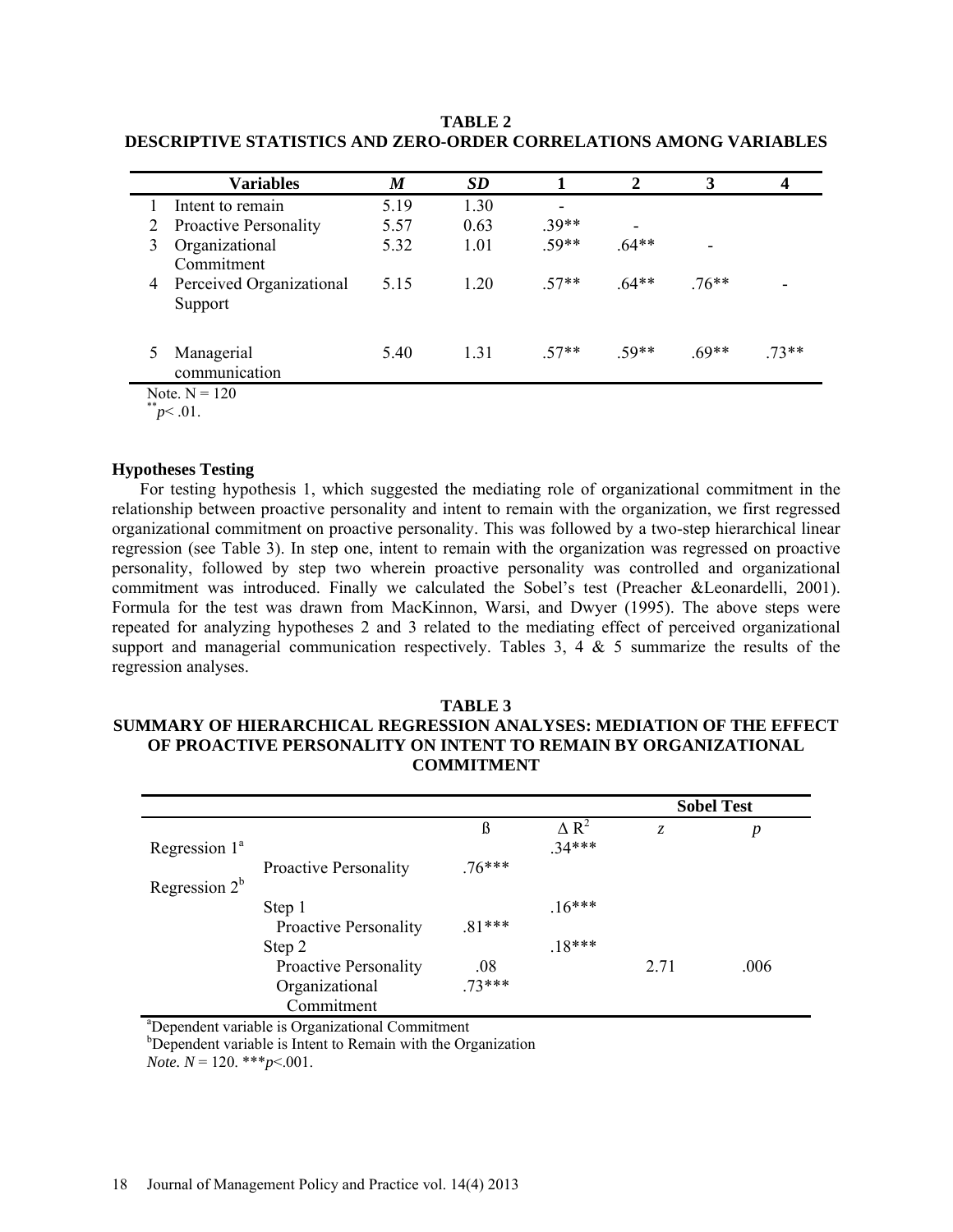As shown in Table 3, the regression coefficient for organizational commitment was significant in contributing to intent to remain with the organization when proactive personality was controlled indicating the mediating role of organizational commitment ( $\beta = .73$ ,  $p = .001$ ;  $R^2\Delta = .18$ ,  $p = .001$ ). Proactive personality was statistically insignificant in step 2, which suggested that organizational commitment completely mediated the relationship between proactive personality and intent to remain with the organization. The Sobel test (1982) revealed significant evidence of complete mediation by managerial communication,  $z = 2.71$ ,  $p = .006$ .

## **TABLE 4 SUMMARY OF HIERARCHICAL REGRESSION ANALYSES: MEDIATION OF THE EFFECT OF PROACTIVE PERSONALITY ON INTENT TO REMAIN BY PERCEIVED ORGANIZATIONAL SUPPORT**

|                  |                              |          |              | <b>Sobel Test</b> |                  |  |
|------------------|------------------------------|----------|--------------|-------------------|------------------|--|
|                  |                              | ß        | $\Delta R^2$ | Z.                | $\boldsymbol{p}$ |  |
| Regression $1^a$ |                              |          | $32***$      |                   |                  |  |
|                  | <b>Proactive Personality</b> | $.68***$ |              |                   |                  |  |
| Regression $2^b$ |                              |          |              |                   |                  |  |
|                  | Step 1                       |          | $.16***$     |                   |                  |  |
|                  | <b>Proactive Personality</b> | $.81***$ |              |                   |                  |  |
|                  | Step 2                       |          | $.17***$     |                   |                  |  |
|                  | <b>Proactive Personality</b> | .16      |              | 3.18              | .001             |  |
|                  | Perceived                    | $.58***$ |              |                   |                  |  |
|                  | Organizational               |          |              |                   |                  |  |
|                  | Support                      |          |              |                   |                  |  |

a Dependent variable is Perceived Organizational Support

<sup>b</sup>Dependent variable is Intent to Remain with the Organization

*Note. N* = 120. \**p*<.05. \*\*\**p*<.001.

## **TABLE 5 SUMMARY OF HIERARCHICAL REGRESSION ANALYSES: MEDIATION OF THE EFFECT OF PROACTIVE PERSONALITY ON INTENT TO REMAIN BY MANAGERIAL COMMUNICATION**

|                  |                              |          | <b>Sobel Test</b>       |      |                  |  |
|------------------|------------------------------|----------|-------------------------|------|------------------|--|
|                  |                              | ß        | $\Delta$ R <sup>2</sup> | Z.   | $\boldsymbol{P}$ |  |
| Regression $1^a$ |                              |          | $32***$                 |      |                  |  |
|                  | <b>Proactive Personality</b> | $.56***$ |                         |      |                  |  |
| Regression $2^b$ |                              |          |                         |      |                  |  |
|                  | Step 1                       |          | $.16***$                |      |                  |  |
|                  | <b>Proactive Personality</b> | $.81***$ |                         |      |                  |  |
|                  | Step 2                       |          | $.17***$                |      |                  |  |
|                  | Proactive Personality        | .20      |                         | 3.28 | .001             |  |
|                  | Managerial                   | $.51***$ |                         |      |                  |  |
|                  | Communication                |          |                         |      |                  |  |

a Dependent variable is Managerial Communication

<sup>b</sup>Dependent variable is Intent to Remain with the Organization

*Note. N* = 120. \**p*<.05. \*\*\**p*<.001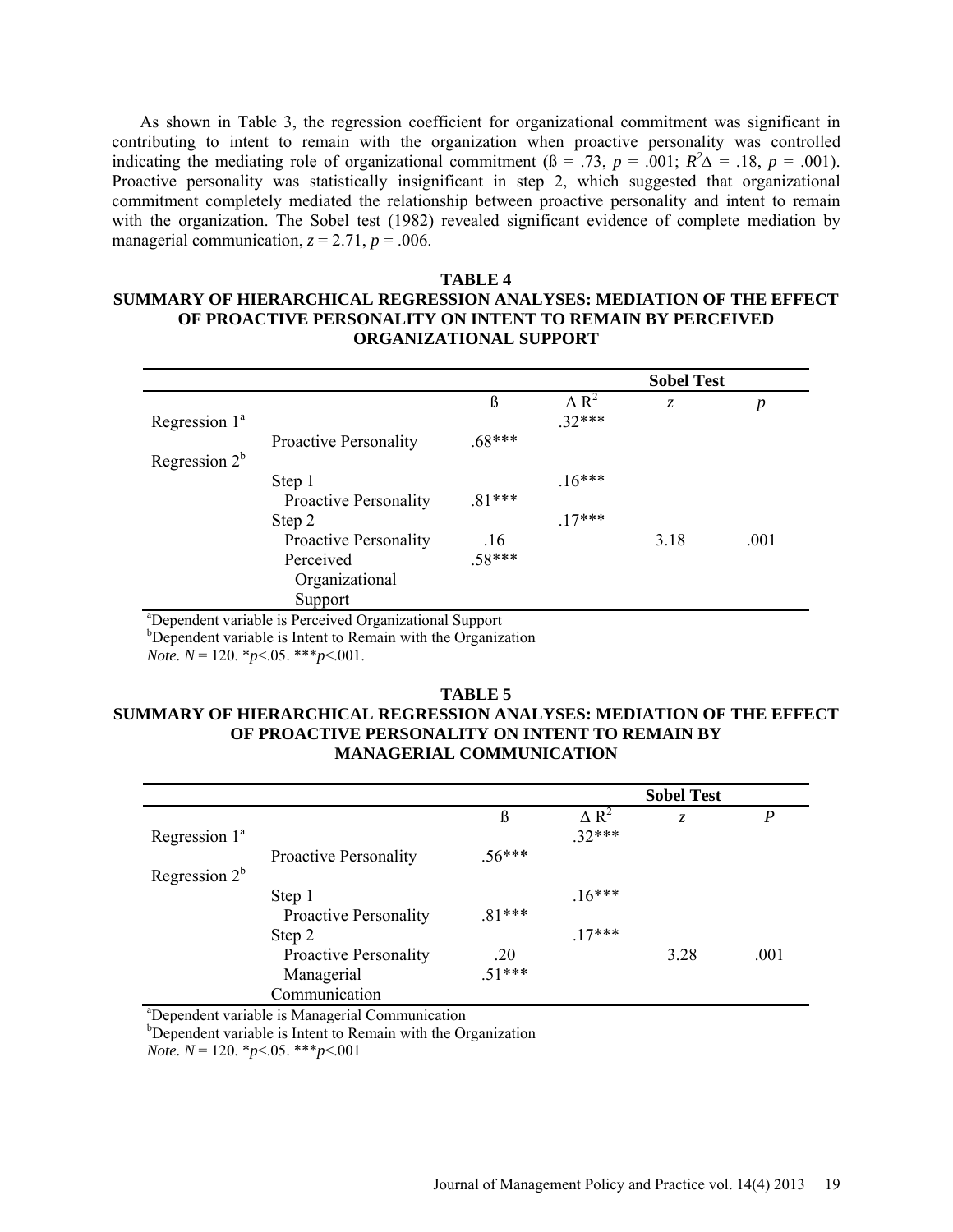Similarly as seen in Tables  $4 \& 5$ , the regression coefficient for perceived organizational support and managerial communication respectively, were significant in contributing to intent to remain with the organization when proactive personality was controlled indicating the mediating role of perceived organizational support ( $\beta = .58$ ,  $p = .001$ ;  $R^2\Delta = .17$ ,  $p = .001$ ) and managerial communication ( $\beta = .51$ ,  $p$  $= .001$ ;  $R^2\Delta = .17$ ,  $p = .001$ ). Proactive personality was statistically insignificant in step 2 for both the variables, which suggested that perceived organizational support and managerial communication completely mediated the relationship between proactive personality and intent to remain with the organization. The Sobel test (1982) revealed significant evidence of complete mediation by perceived organizational support ( $z = 3.18$ ,  $p = .001$ ) and managerial communication ( $z = 3.28$ ,  $p = .001$ ).

## **DISCUSSION**

The present study aimed at delineating the process/mechanism through which proactive personality affects intent to remain through three factors—organizational commitment, perceived organizational support and managerial communication, thereby providing evidence for the importance of these three factors in retaining an organization's proactive employees. The present study has made an important contribution to both the proactive personality and the turnover literature. Interestingly we found that all the three factors completely mediated the relationship between proactive personality and intent to remain which implied that in the absence of these three factors there would be no relationship between proactive personality and intent to remain.

#### **Practical Implications**

The above findings have several practical implications; especially from an applied perspective this type of research is important, as it gives more insight on how organizations can recognize and leverage from those exhibiting proactive personality. There is hardly any doubt in the fact that proactive employees are an asset to the company, however it is up to the company to make sure that they do not lose such an asset. Our results indicate that proactive individuals in Israel will intend to remain with the company if they believe that the organization is committed to them; supports them and their 0supervisors/managers communicate with them thereby making them feel an important part of the organization.

#### **Limitations of the Study**

Data for this study was collected anonymously. Although limiting any inference of causality among the study variables, protecting respondents' anonymity provided benefits by potentially reducing the method bias (see P. M. Podsakoff, MacKenzie, Lee, & N. P. Podsakoff, 2003). Employees tend to provide biased responses if they believe their identity could be revealed to management. This, in turn, may result in a less of internal validity if respondents are hesitant to provide honest responses to the survey questions for fear of repercussion (Green &Feild, 1976).

Additionally, data for this study were collected via self-report measures to assess both the predictors and outcome variables thereby raising concerns about common method variance (Spector, 2006).

## **Future Research**

The present paper shed light into the mechanism by which PAP affects intent to remain with an organization of Israeli employees. The literature on turnover supports that intentions are one of best predictors of turnover behavior (Armitage& Conner, 2001). However, research has found that intentions do not always result in turnover behavior (Allen, Weeks, & Moffitt, 2005). Hence it would be interesting to replicate this study using turnover behavior as the outcome variable.

In today's borderless and competitive world it would greatly help if this study could also be replicated by comparing data across cultures example Israel and Japan as Japanese employees exhibit higher work centrality, and give greater importance to job security and stability than do employees in the U.S. (England &Misumi 1986; Lundberg & Peterson 1994).

Finally, it would be interesting to observe if the present results would differ in a longitudinal study.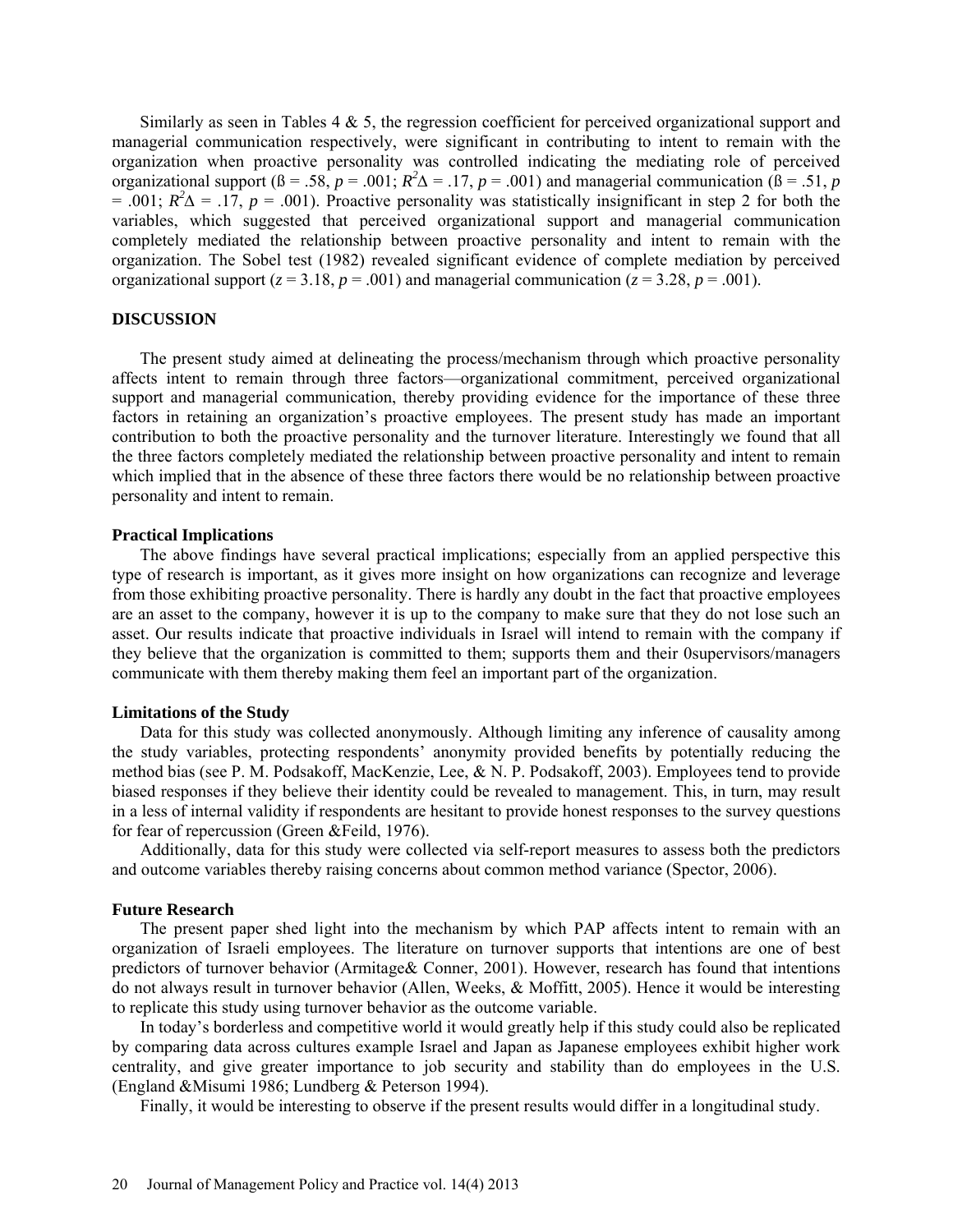Crant (2000) aptly states the importance of proactive personality which can be rightly applied to an organization undergoing change—as change relates to dynamism and uncertainty: "As work becomes more dynamic and decentralized, proactive behavior and initiative become even more critical determinants of organizational success" (p. 435). This study provides an initial attempt to delineate the process/mechanism through which proactive personality affects certain job–related outcomes in the backdrop of a change setting. The "bottom line" is to prevent organizations from losing one of their most important assets—its proactive employees.

## **REFERENCES**

Allen, M.W. (1992). Communication and organizational commitment: Perceived organizational support as a mediating factor. *Communication Quarterly, 40,* 357-367.

Allen, M.W. (1995). Communication concepts related to perceived organizational support. *Western Journal of Communication, 59,* 326-346.

Allen, M.W. (1996). The relationship between communication, affect, job alternatives and voluntary turnover intentions. *The Southern Communication Journal, 61,* 198-209.

Allen, D. G., Shore, L. M., &Griffeth, R. W. (2003). The role of perceived organizational support and supportive human resource practices in the turnover process. *Journal of Management, 29,* 99-118.

Allen, N. J. &Meyer, J. P. (1990). The measurement and antecedents of affective, continuance and normative commitment to the organization. *Journal of Occupational Psychology, 63,* 1-18.

Allen, N. J., &Meyer, J. P. (1996). Affective, continuance, and normative commitment to the organization: An examination of construct validity. *Journal of Vocational Behavior*, *49,*252–276.

Allen, D. G., Weeks, K. P., & Moffitt, K. R. (2005). Turnover intentions and voluntary turnover: The moderating roles of self-monitoring, locus of control, proactive personality, and risk aversion. *Journal of Applied Psychology, 90*(5), 980-990.

Armeli, S., Eisenberger, R., Fasolo, P., & Lynch, P. (1998). Perceived organizational support and police performance: The moderating influence of socioemotional needs. *Journal of Applied Psychology, 83,* 288-297.

Armenakis, A. A., & Harris, S. (2002). Crafting a change message to create transformational readiness. *Journal of Organizational Change Management, 15*(2)*,* 169-183*.* 

Armitage, C. J., & Conner, M. (2001). Efficacy of the theory of planned behaviour: A meta-analytic review. *British Journal of Social Psychology, 40,* 471-499.

Bateman, T. S., &Crant, J. M. (1993). The proactive component of organizational behavior. *Journal of Organizational Behavior.14 (2),* 103-118.

Bateman. S., &Crant, J. M. (1999). Proactive behavior: Meanings, impact, and recommendations. *Business Horizons.* 63–70.

Barron, R. M., & Kenny, D. A. (1986). The moderator-mediator variable distinction in social psychological research: Conceptual, strategic, and statistical considerations. *Journal of Personality and Social Psychology.51,* 1173-1182.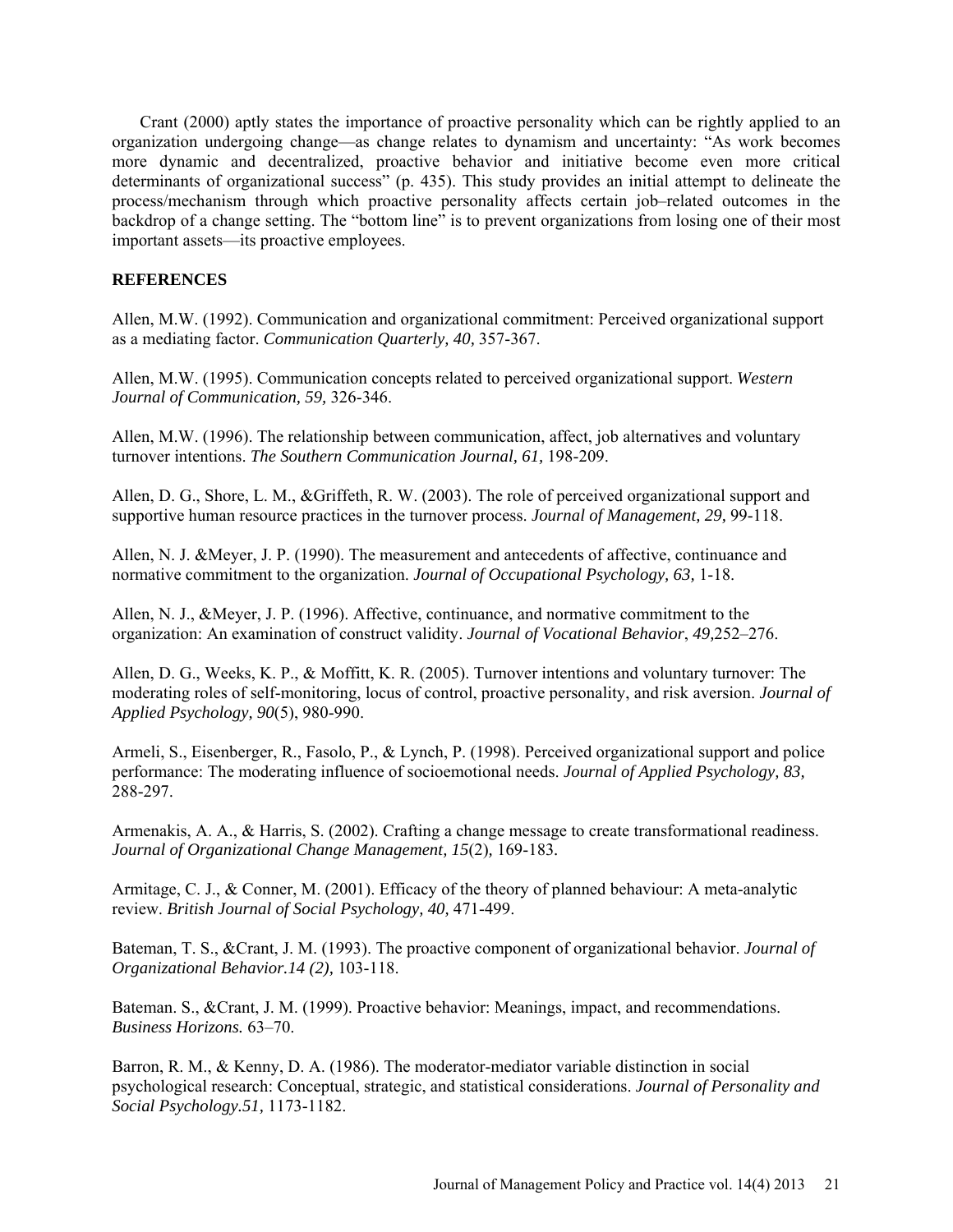Becherer, R.C., & Maurer, J.G. (1999). The proactive personality disposition and entrepreneurial behavior among small company presidents. *Journal of Small Business Management, 38* (1), 28–36.

Blau, P.M. (1964). *Exchange and power in social life.* New York: Wiley.

Brown, D. J., Cober, R. T., Kane, K., Levy, P. E., &Shalhoop, J. (2006). Proactive personality and the successful job search: A field investigation with college graduates. *Journal of Applied Psychology.91 (3),* 717-726.

Campbell D. J. (2000). The proactive employee: Managing workplace initiative. *Academy of Management Executive, 14(3),* 52–66.

Chan, D. (2006). Interactive effects of situational judgment effectiveness and proactive personality on work perceptions and work outcomes. *Journal of Applied Psychology, 91(2),* 475-481.

Coleman, D. F., Irving, G. P., &Cooper, C. L. (1999). Another look at the locus of control organizational commitment relationship: It depends on the form of commitment. *Journal of Organizational Behavior*, *20,*995–1001.

Covey, S. R. (2004).*The 7 habits of highly effective people.* Englewood Cliffs, NJ: Prentice-Hall.

Crant, M. J. (1995). The Proactive Personality Scale and objective job performance among real estate agents. *Journal of Applied Psychology*.*80*, 532-537.

Crant, M. J. (1996).The proactive personality scale as a predictor of entrepreneurial intentions. *Journal of Small Business Management*.*34*, 42-49.

Crant, J. M. (2000). Proactive behavior in organizations. *Journal of Management.26,* 435-462.

Crant, M. J., & Bateman, T. S. (2000). Charismatic leadership viewed from above: The impact of proactive personality. *Journal of Organizational Behavior*.*21*, 63-75.

Downs, C. W., & Hazen, M. (1977). A factor analysis of communication satisfaction. *Journal of Business Communication, 14,* 63-74.

Dweck, C. S., & Leggett, E. L. (1988). A social-cognitive approach to motivation and personality. *Psychological Review. 95:*256-273.

Eisenberger, R., Fasolo, P., & Davis-LaMastro, V. (1990).Perceived organizational support and employee diligence, commitment, and innovation. *Journal of Applied Psychology, 75,* 51-59.

Eisenberger, R., Huntington, R., Hutchinson, S., & Sowa, D. (1986). Perceived organizational support. *Journal of Applied Psychology, 71,* 500-507.

England, P. & J. Misumi. (1986). Work centrality in Japan and the United States. *Journal of Cross-Cultural Psychology.17,* 399-416.

Erdogan B, Bauer, T. N. (2005).Enhancing career benefits of employee proactive personality: The role of fit with jobs and organizations. *Personnel Psychology, 58,* 859–891.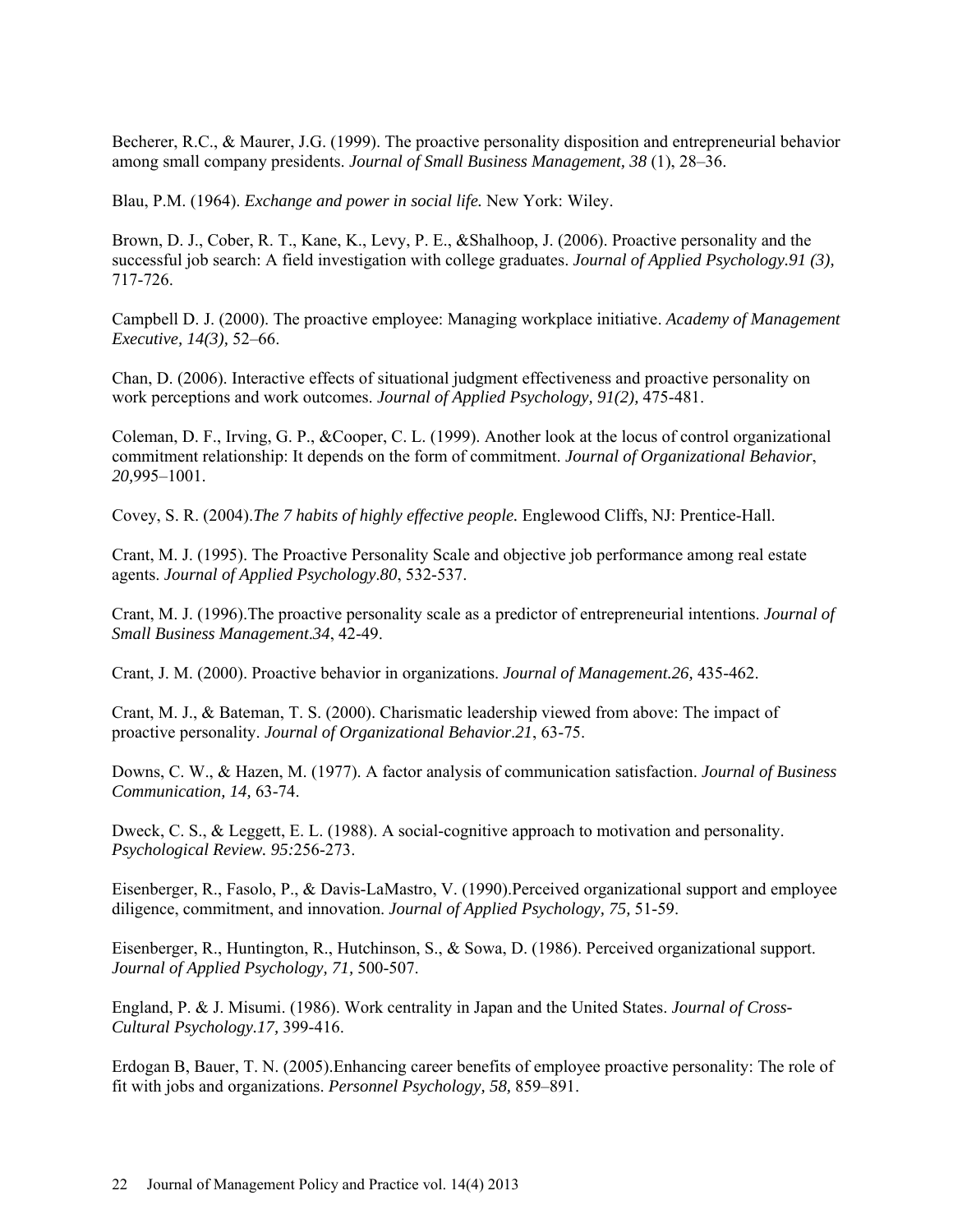Etzioni, A. (1961). *A comparative analysis of complex organizations.* New York: Free Press.

Frese, M., Kring, W., Soose, A. &Zempel, J. (1996). Personal initiative at work: Differences between East and West Germany. *Academy of Management Journal, 39,* 37–63.

Garstka, M.L. (1993). The effects of performance appraisal structure on perceived organizational support and organizational commitment. Unpublished master's thesis. California State University Long Beach, Long Beach, CA.

Gould, S. (1979). An equity-exchange model of organizational involvement. *Academy of Management Review, 4,* 53-62.

Green, S, &Feild, H. (1976). Assessing group change under conditions of anonymity: A problem in personal research. *Journal of Occupational Psychology, 49,* 155-159.

Kirkman, B.L. &Rosen, B. (1999). Beyond self-management: Antecedents and consequences of team empowerment. *Academy of Management Journal, 42,* 58–74.

Levinson, H. (1965). Reciprocation: The relationship between man and organization. *Administrative Science Quarterly, 9,* 370-390.

Lewis, L. (1999). Disseminating information and soliciting input during planned organizational change: Implementers' targets, sources, and channels for communication. *Management Communication Quarterly, 13*(1), 43-77.

Lundberg, C. D. and M. F. Peterson (1994). The meaning of working in the U.S. and Japanese local governments at three different hierarchical levels. *Human Relations, 47(12),* 1459-1487.

Lynch, P., Eisenberger, R., &Armeli, S. (1999). Perceived organizational support: Inferior-versussuperior performance by wary employees. *Journal of Applied Psychology, 84,* 467-483.

MacKinnon, D. P., Warsi, G., & Dwyer, J. H. (1995). A simulation study of mediated effect, measures. *Multivariate Behavioral Research*, *30(1),* 41-62.

March, J. G., & Simon, H.A. (1958).*Organizations.* New York: Wiley.

Mathieu, J. E., &Zajac, D. M. (1990). A review and meta-analysis of the antecedents, correlates, and consequences of organizational commitment. *Psychological Bulletin*, *108,* 171–194.

Meyer, J. P., Stanley, D. J., Herscovitch, L., &Topolnytsky, L. (2002). Affective, continuance, and normative commitment to the organization: A meta-analysis of antecedents, correlates, and consequences. *Journal of Vocational Behavior*, *61,* 20–52.

Meyer, J. P., Bobocel, D. R., &Allen, N. J. (1991). Development of organizational commitment during the first year of employment: A longitudinal study of pre- and post-entry influences. *Journal of Management*, *17,* 717–733.

Moorman, R. H., Blakely, G. L., &Niehoff, B. P. (1998). Does perceived organizational support mediate the relationship between procedural justice and organizational citizenship behavior? *Academy of Management Journal, 41,* 351-357.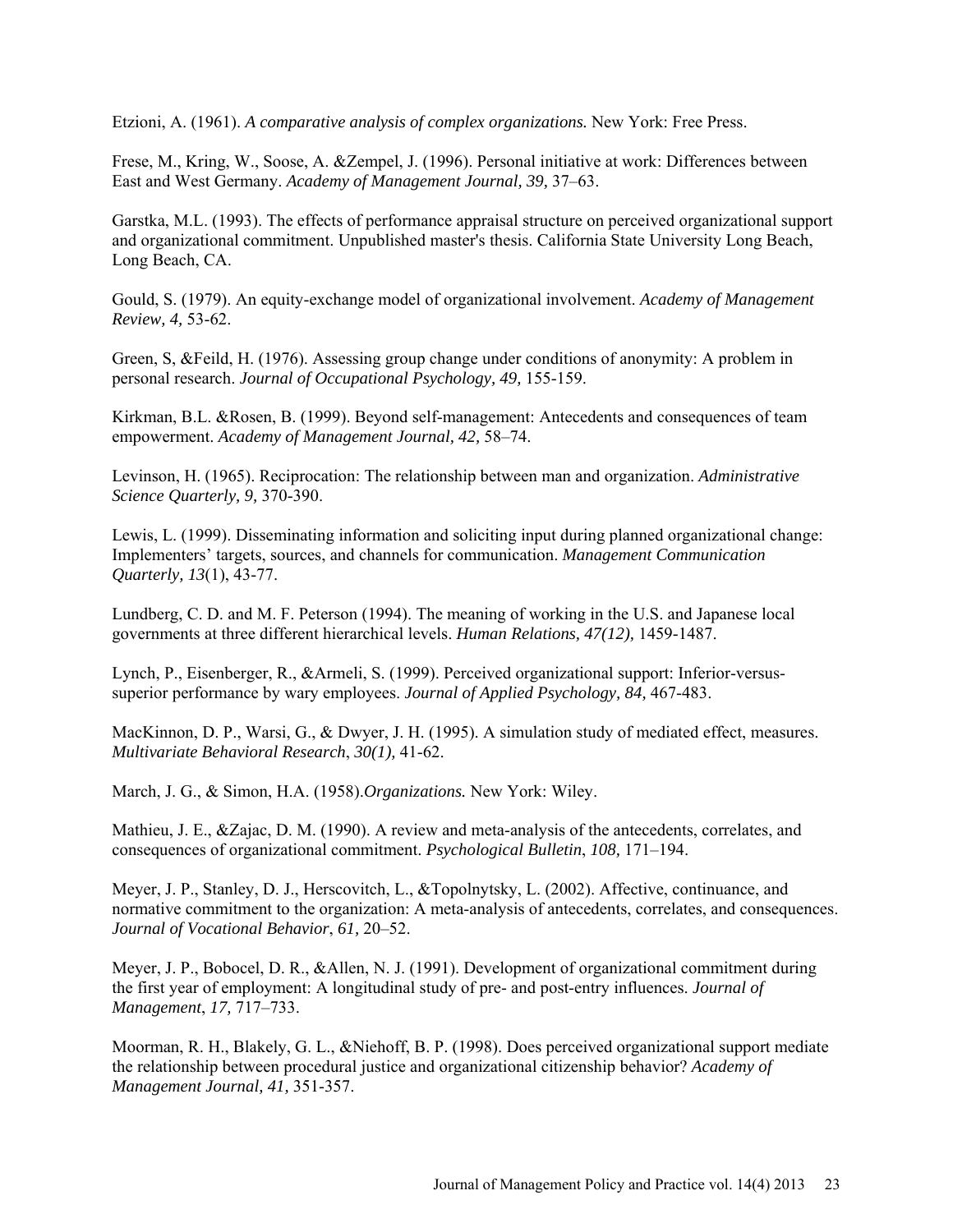Mowday, R. T., Porter, L. W., &Steers, R. M. (1982). *Employee–organization linkages: The psychology of commitment, absenteeism, and turnover*. New York: Academic Press.

Meyer, J. P., & Allen, N. J. (1991). A three-component conceptualization of organizational commitment. *Human Resource Management Review, 1,* 61-89.

Meyer, J. P., &Herscovitch, L. (2001). Commitment in the workplace: Toward a general model. *Human Resource Management Review, 11,* 299-326.

Morrison, E. W., & Phelps, C. C. (1999). Taking charge at work: Extrarole efforts to initiate workplace change. *Academy of Management Journal, 42,*403-419.

Parker, S. K., &Sprigg, C. A. (1998). A move backwards? The introduction of a moving assembly line. *In Proceedings of the occupational psychology conference, Eastbourne, UK: 139-144. Leicester, UK: British* Psychological Society.

Parker, S. K., Wall, T. D., & Jackson, P. R. (1997). "That's not my job": Developing flexible employee work orientations. *Academy of Management Journal, 40,* 899-929.

Podsakoff, P., MacKenzie, S., Lee, J., &Podsakoff, N. (2003). Common method biases in behavioral research: A critical review of the literature and recommended remedies. *Journal of Applied Psychology, 88(5),* 879-903.

Preacher, K. J., &Leonardelli, G. J. March, (2001). Calculation for the Sobel test: An interactive calculation tool for mediation tests. From<http://www.unc.edu/~preacher/sobel/sobel.htm>

Randall, M. L., Cropanzano, R., Bormann, C. A., &Birjulin, A. (1999). Organizational politics and organizational support as predictors of work attitudes, job performance, and organizational citizenship behavior. *Journal of Organizational Behavior, 20,* 159-174.

Rhoades, L., &Eisenberger, R. (2002). Perceived organizational support: A review of the literature. *Journal of Applied Psychology, 87,* 698-714.

Robinson, S. L. (1996).Trust and breach of the psychological contract. *Administrative Science Quarterly, 41,* 574-599.

Seibert, S. E., Crant, J. M., &Kraimer, M. L. (1999). Proactive personality and career success. *Journal of Applied Psychology*, 84: 416-427.

Seibert, S. E., Kraimer, M. L., &Crant, J. M. (2001). What do proactive people do? A longitudinal model linking proactive personality and career success. *Personnel Psychology*, *54*, 845-874.

Shore, L.M., &Tetrick, L. (1991).A construct validity study of the Survey of Perceived Organizational Support. *Journal of Applied Psychology, 76,* 637-643.

Shore, L.M..& Wayne, S.J. (1993). Commitment and employee behavior: Comparison of affective commitment and continuance commitment with perceived organizational support. *Journal of Applied Psychology, 78,* 774-780.

Sobel, M. E. (1982). Asymptotic intervals for indirect effects in structural equations models. In S. Leinhart (Ed.), *Sociological methodology 1982*: 290-312. San Francisco: Jossey-Bass.